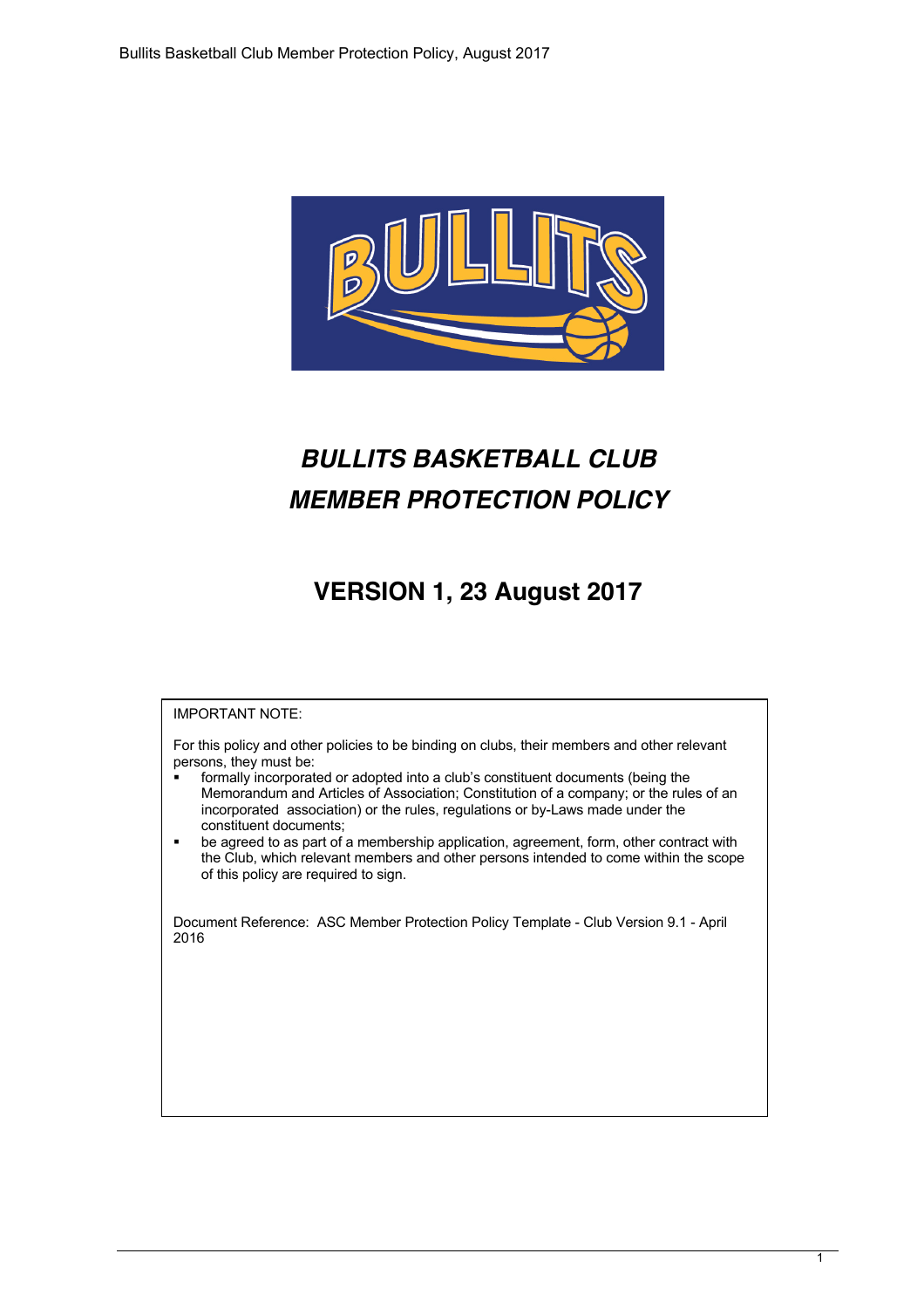|    | <b>CONTENTS</b>                                               | <b>PAGE</b>                                |  |  |  |  |
|----|---------------------------------------------------------------|--------------------------------------------|--|--|--|--|
|    | <b>POLICY</b>                                                 |                                            |  |  |  |  |
| 1. | Introduction                                                  | 3                                          |  |  |  |  |
| 2. | Purpose of Our Policy                                         |                                            |  |  |  |  |
| 3. | Who Our Policy Applies To                                     | $\begin{array}{c} 3 \\ 3 \\ 3 \end{array}$ |  |  |  |  |
| 4. | <b>Extent of Our Policy</b>                                   |                                            |  |  |  |  |
| 5. | <b>Club Responsibilities</b>                                  | 3                                          |  |  |  |  |
| 6. | Individual Responsibilities                                   | $\overline{\mathbf{4}}$                    |  |  |  |  |
| 7. | Protection of Children                                        | $\overline{4}$                             |  |  |  |  |
|    | 7.1 Child Protection                                          |                                            |  |  |  |  |
|    | 7.2 Supervision                                               |                                            |  |  |  |  |
|    | 7.3 Transportation                                            |                                            |  |  |  |  |
|    | 7.4 Taking Images of Children                                 |                                            |  |  |  |  |
| 8. | Discrimination, Harassment and Bullying                       | 5                                          |  |  |  |  |
|    | 8.1 Discrimination                                            |                                            |  |  |  |  |
|    | 8.2 Harassment                                                |                                            |  |  |  |  |
|    | 8.3 Bullying                                                  |                                            |  |  |  |  |
| 9. | <b>Responding to Complaints</b>                               | 7                                          |  |  |  |  |
|    | 9.1 Complaints                                                |                                            |  |  |  |  |
|    | 9.2 Complaint Handling Process                                |                                            |  |  |  |  |
|    | 9.3 Disciplinary Measures                                     |                                            |  |  |  |  |
|    | 9.4 Appeals                                                   |                                            |  |  |  |  |
|    |                                                               |                                            |  |  |  |  |
|    | <b>Attachment 1: Working With Children Check Requirements</b> | 9                                          |  |  |  |  |
|    | 1.1 Member Protection Declaration                             |                                            |  |  |  |  |
|    | 1.2 Working with Children Check Requirements                  |                                            |  |  |  |  |
|    |                                                               |                                            |  |  |  |  |
|    | Attachment 2: Bullits Basketball Club Codes of Behaviour      | 10                                         |  |  |  |  |
|    | <b>Attachment 3: Reporting Requirements and Documents</b>     | 13                                         |  |  |  |  |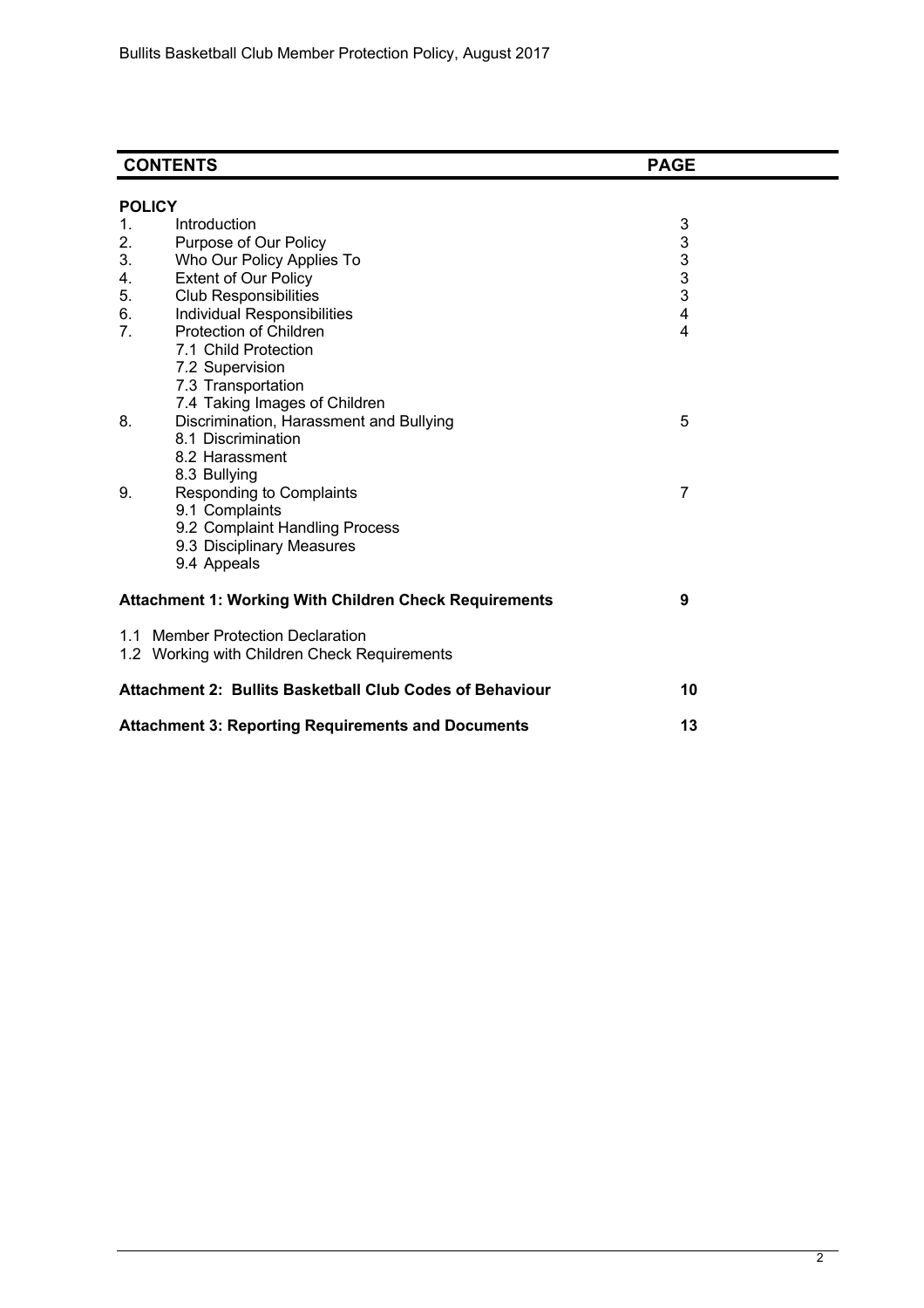## *MEMBER PROTECTION POLICY \_\_\_\_\_\_\_\_\_\_\_\_\_\_\_\_\_\_\_\_\_\_\_\_\_\_\_\_\_\_\_\_\_\_\_\_\_\_\_\_\_\_\_\_\_\_\_\_\_\_\_\_\_\_\_\_\_\_\_*

### **1. Introduction**

The Bullits Basketball Club is a community based, non-profit, junior sporting club based in the Sandringham area. Our aim is to promote healthy, safe and regular competition for all senior, girls and boys teams in our club.

### **2. Purpose of Our Policy**

The main objective of the Bullits Basketball Club ("our", "us" or "we") Member Protection Policy ("policy") is to maintain responsible behaviour and the making of informed decisions by members and other participants in this club. It outlines our commitment to a person's right to be treated with respect and dignity, and to be safe and protected from discrimination, harassment and abuse. Our policy informs everyone involved in our club of his or her legal and ethical rights and responsibilities and the standards of behaviour that are expected of them. It also covers the care and protection of children participating in our club's activities.

### **3. Who Our Policy Applies To**

This policy applies to everyone involved in the activities of our club whether they are in a paid or unpaid/voluntary capacity and including:

- club committee members, administrators and other club officials;
- coaches and assistant coaches and other personnel participating in events and activities, including camps and training sessions;
- support personnel, including team managers, sport trainers and others;
- referees, and other officials;
- athletes:
- members, including any life members;
- parents; and
- spectators.

#### **4. Extent of Our Policy**

Our policy covers all matters directly and indirectly related to the Bullits Basketball Club and its activities. In particular, the policy governs unfair selection decisions and actions, breaches of our code of behaviour and behaviour that occurs at training sessions, games, training and school holiday camps, and at social events organised or sanctioned by the club (or our sport). It also covers private behaviour where that behaviour brings our club or sport into disrepute or there is suspicion of harm towards a child or young person.

#### **5. Club Responsibilities**

We will:

- adopt, implement and comply with this policy;
- ensure that this policy is enforceable;
- publish, distribute and promote this policy and the consequences of any breaches of this policy;
- § promote and model appropriate standards of behaviour at all times;
- deal with any complaints made under this policy in an appropriate manner;
- deal with any breaches of this policy in an appropriate manner;
- recognise and enforce any penalty imposed under this policy;
- § ensure that a copy of this policy is available or accessible to all people and organisations to whom this policy applies;
- review this policy every 12-18 months; and
- § seek advice from and refer serious issues to Southern Basketball Association and/or Basketball Victoria.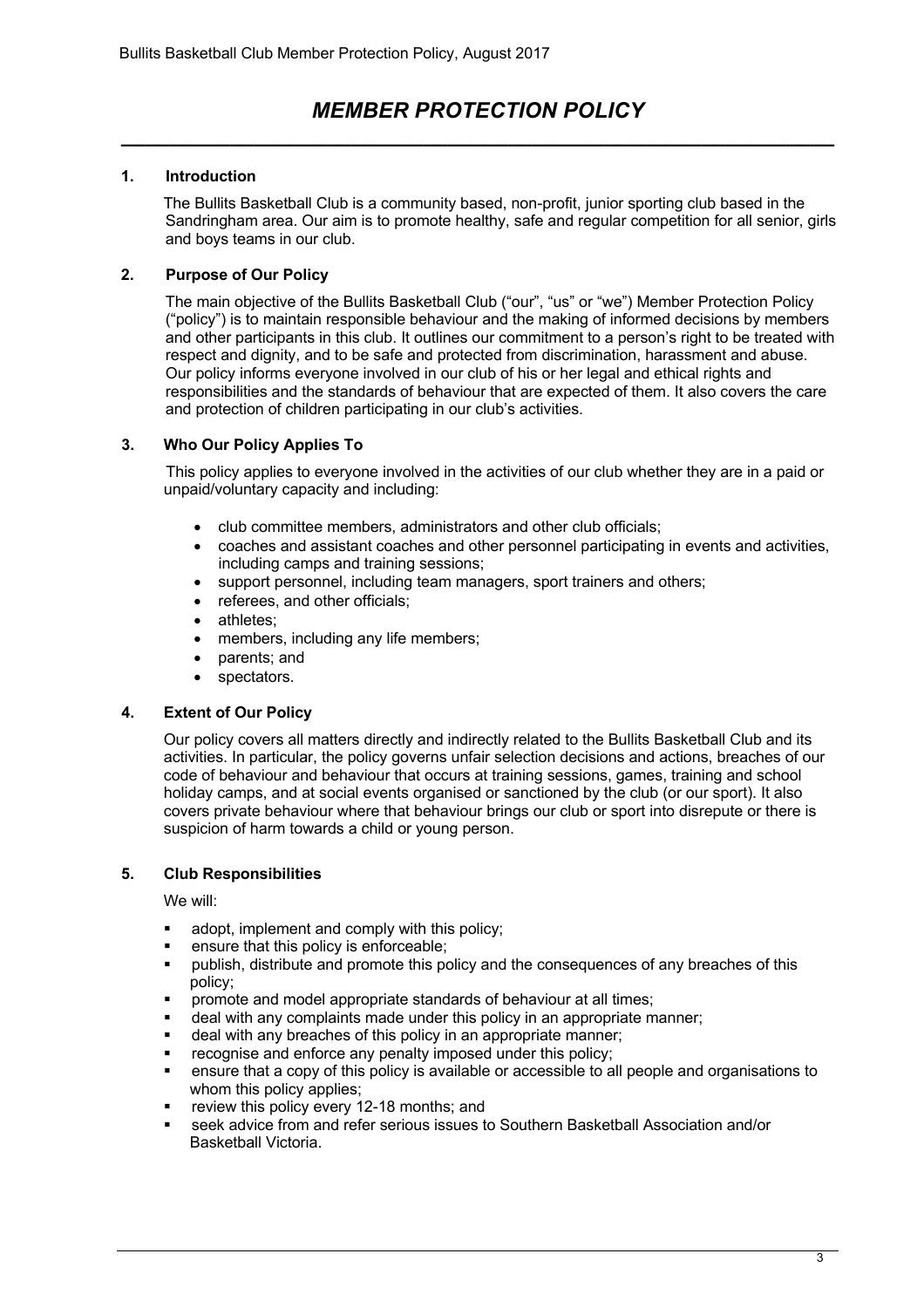Serious issues include unlawful behaviour that involves or could lead to significant harm and includes criminal behaviour (e.g. physical assault, sexual assault, child abuse) and any other issues that our state bodies request to be referred to them.

#### **6. Individual Responsibilities**

Everyone associated with our club must:

- make themselves aware of the contents of this policy:
- comply with all relevant provisions of this policy, including the standards of behaviour outlined in this policy;
- consent to the screening requirements set out in this policy, and any state or territory Working with Children checks if the person holds or applies for a role that involves regular contact with a child or young person under the age of 18, is a member of the BBC Committee, or where otherwise required by law;
- treat other people with respect;
- always place the safety and welfare of children above other considerations;
- be responsible and accountable for their behaviour;
- follow the quidelines outlined in this policy if they wish to make a complaint or report a concern about possible child abuse, discrimination, harassment, bullying or other inappropriate behaviour; and
- comply with any decisions and/or disciplinary measures imposed under this policy.

#### **7. Protection of Children**

#### **7.1 Child Protection**

The Bullits Basketball Club is committed to the safety and wellbeing of children and young people who participate in our clubs activities or use our services. We support the rights of the child and will act at all times to ensure that a child safe environment is maintained. We also support the rights and wellbeing of our staff and volunteers and encourage their active participation in building and maintaining a secure and safe environment for all participants.

Bullits Basketball Club acknowledges the valuable contribution made by our committee, members and volunteers and we encourage their active participating in providing a safe, fair and inclusive environment for all participants.

#### **7.1.1: Identifying and Analysing Risks of Harm**

The Bullits Basketball Club will review this policy and our existing child protection practices annually (or earlier as needed), to determine how child-safe our organisation is and to identify any additional steps we can take to minimise and prevent the risk of harm to children because of the action of an employee, volunteer or another person.

#### **7.1.2: Codes of Conduct for Adults and Children**

We will promote a Bullits Basketball Club Code of Behaviour that specifies standards of conduct and care we expect of adults when they deal and interact with children, particularly those in the our care. We will also implement a Code of Behaviour to promote appropriate behaviour between children.

The codes clearly describe professional boundaries, ethical behaviour and unacceptable behaviour (See Attachment 2). All coaches, players, parents and administrators are required to sign the Code of Conduct at the start of the playing season. These will be held by Team Managers for the duration of the season.

#### **7.1.3: Choosing Suitable Employees and Volunteers**

The Bullits Basketball Club will ensure that the organisation takes all reasonable steps to ensure that it engages the most suitable and appropriate people to work with children, especially those in positions that involve regular unsupervised contact with children. This may be achieved using a range of screening measures. Such measures will aim to minimise the likelihood of engaging (or retaining) people who are unsuitable to work with children.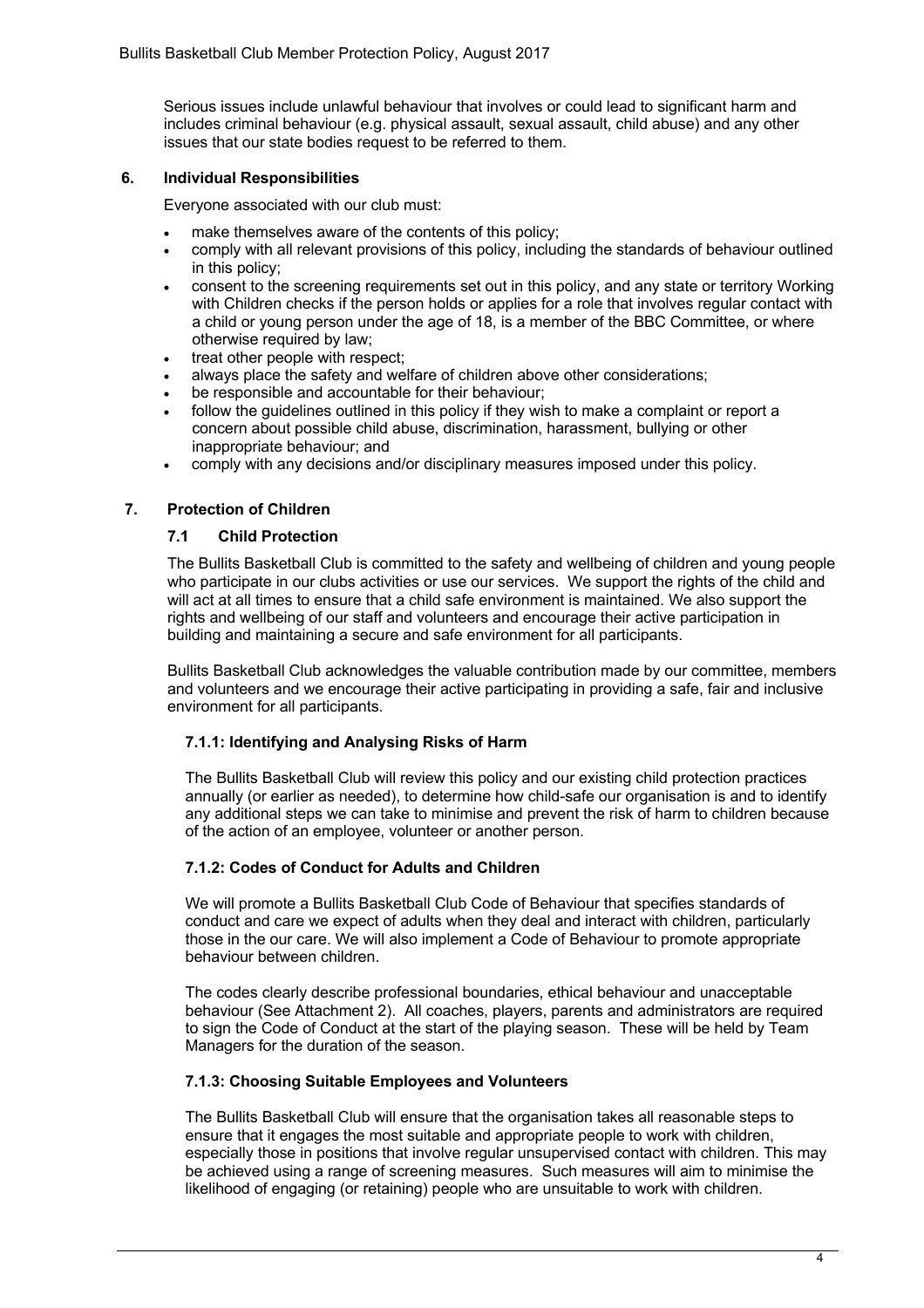The Bullits Basketball Club will ensure that Working with Children Checks are conducted for employees, coaches and volunteers working with children, where an assessment is required by law (See Attachment 1).

#### **7.1.4: Support, Train, Supervise and Enhance Performance**

The Bullits Basketball Club will ensure that all our employees and volunteers who work with children have ongoing supervision, support and training. Our goal is to develop their skills and capacity and to enhance their performance so we can maintain a child-safe environment in our club.

#### **7.1.5: Empower and Promote the Participation of Children In Decision-Making And Service Development**

The Bullits Basketball Club will promote the involvement and participation of children and young people in developing and maintaining a child-safe environment in our club.

#### **7.2 Supervision**

Bullits Basketball Club requires at least one parent present at all training sessions in addition to the coach. For reasons of courtesy and safety, parents must also collect their children on time.

#### **7.3 Transportation**

Parents and or guardians are responsible for organising the transportation of their children to and from club activities (e.g. training and games).

#### **7.4 Taking Images of Children**

Images of children can be used inappropriately or illegally. To respect people's privacy, we do not allow camera phones, videos and cameras to be used inside changing areas, showers and toilets that we control or are used in connection with our club.

When using a photo of a child, we will not name or identify the child or publish personal information, such as residential address, email address or telephone number, without the consent of the child's parent or guardian.

We will only use images of children that are relevant to our club's activities and we will ensure that they are suitably clothed in a manner that promotes our club. We will seek permission from a child's parent or guardian before using their images.

#### **8. Discrimination, Harassment and Bullying**

Our club is committed to providing an environment in which people are treated fairly and equitably and that is, as far as practicable, free from all forms of discrimination, harassment and bullying.

We recognise that people may not be able to enjoy themselves or perform at their best if they are treated unfairly, discriminated against, harassed or bullied.

#### **8.1 Discrimination**

Unlawful discrimination involves the less favourable treatment of a person on the basis of one or more of the personal characteristics protected by State or Federal anti-discrimination laws.

Discrimination includes both direct and indirect discrimination:

- **Direct discrimination** occurs if a person treats, or proposes to treat, a person with a protected personal characteristic unfavourably because of that personal characteristic.
- **Indirect discrimination** occurs if a person imposes, or proposes to impose, a requirement, condition or practice that will disadvantage a person with a protected personal characteristic and that requirement, condition or practice is not reasonable.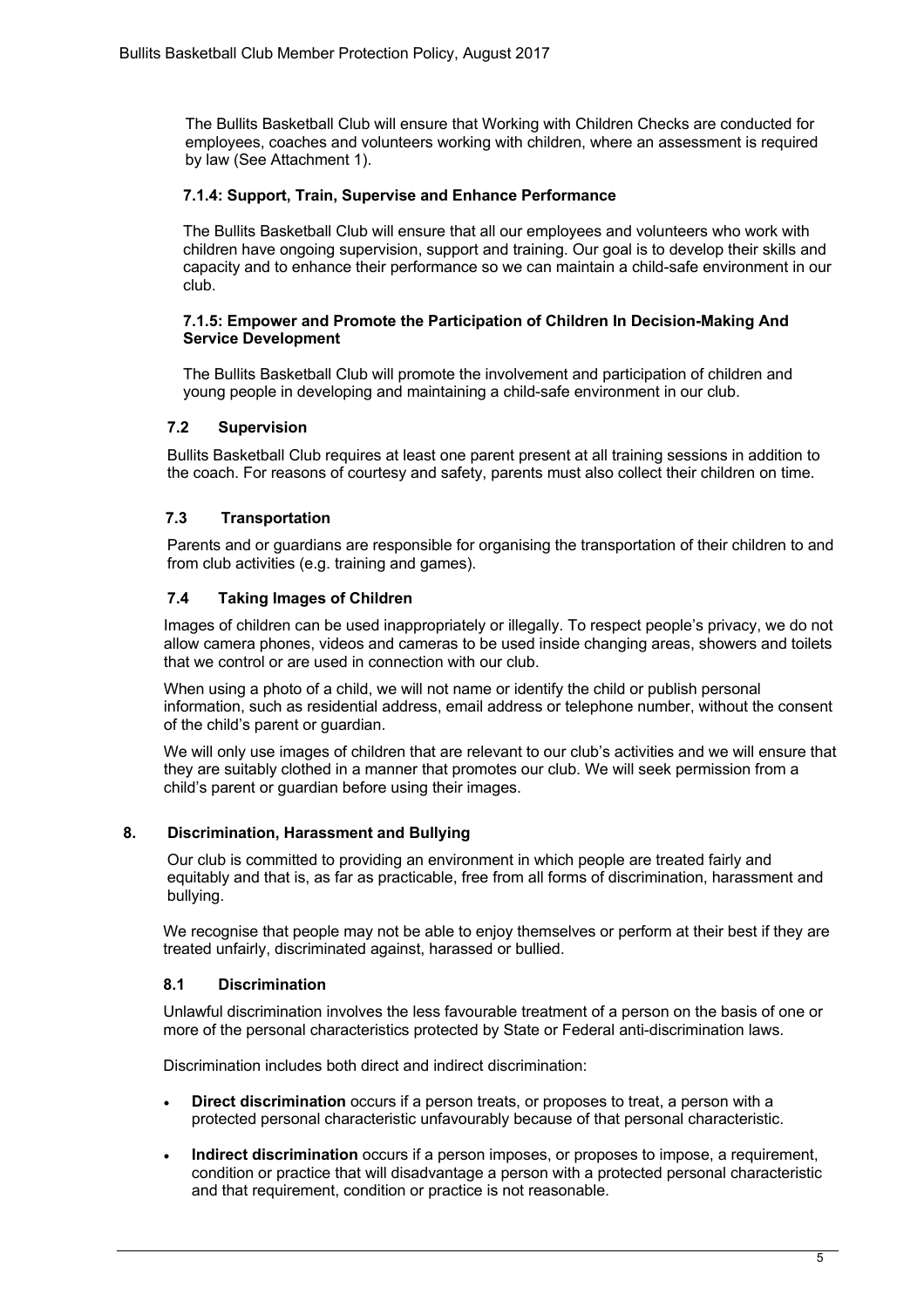For the purpose of determining discrimination, the offender's awareness and motive are irrelevant.

#### **8.2 Harassment**

Harassment is any unwelcome conduct, verbal or physical, that intimidates, offends or humiliates another person and which happens because a person has a certain personal characteristic protected by State or Federal anti-discrimination legislation.

The offensive behaviour does not have to take place a number of times; a single incident can constitute harassment.

Sexual harassment is one type of harassment. Sexual harassment involves unwelcome conduct, remarks or innuendo of a sexual nature. It covers a wide range of behaviours and can be verbal, written, visual or physical. Sexual harassment is not limited to members of the opposite sex.

Every person is covered by the anti-discrimination laws that apply in their State as well as the Federal anti-discrimination laws.

The following is a list of all the personal characteristics that apply throughout Australia:

- qender:
- race, colour, descent, national or ethnic origin, nationality, ethno-religious origin, immigration:
- national extraction or social origin;
- marital status, relationship status, identity of spouse or domestic partner;
- pregnancy, potential pregnancy, breastfeeding;
- family or carer responsibilities, status as a parent or carer;
- age;
- religion, religious beliefs or activities;
- political beliefs or activities;
- lawful sexual activity;
- sexual orientation and gender identity;
- profession, trade, occupation or calling;
- irrelevant criminal record, spent convictions;
- irrelevant medical record:
- member of association or organisation of employees or employers, industrial activity, trade union activity;
- physical features;
- disability, mental or physical impairment;
- defence service; and
- personal association with someone who has, or is assumed to have, any of these personal characteristics.

Legislation also prohibits:

- racial, religious, homosexual, transgender and HIV/AIDS vilification; and
- victimisation resulting from a complaint.

#### **8.3 Bullying**

The Bullits Basketball Club is committed to providing an environment that is free from bullying. We understand that bullying has the potential to result in significant negative consequences for an individual's health and wellbeing, and we regard bullying in all forms as unacceptable at our club.

Bullying is characterised by repeated, unreasonable behaviour directed at a person, or group of persons, that creates a risk to health and safety. Bullying behaviour is that which a reasonable person in the circumstances would expect to victimise, humiliate, undermine, threaten, degrade, offend or intimidate a person. Bullying behaviour can include actions of an individual or group.

Whilst generally characterised by repeated behaviours, one off instances can amount to bullying.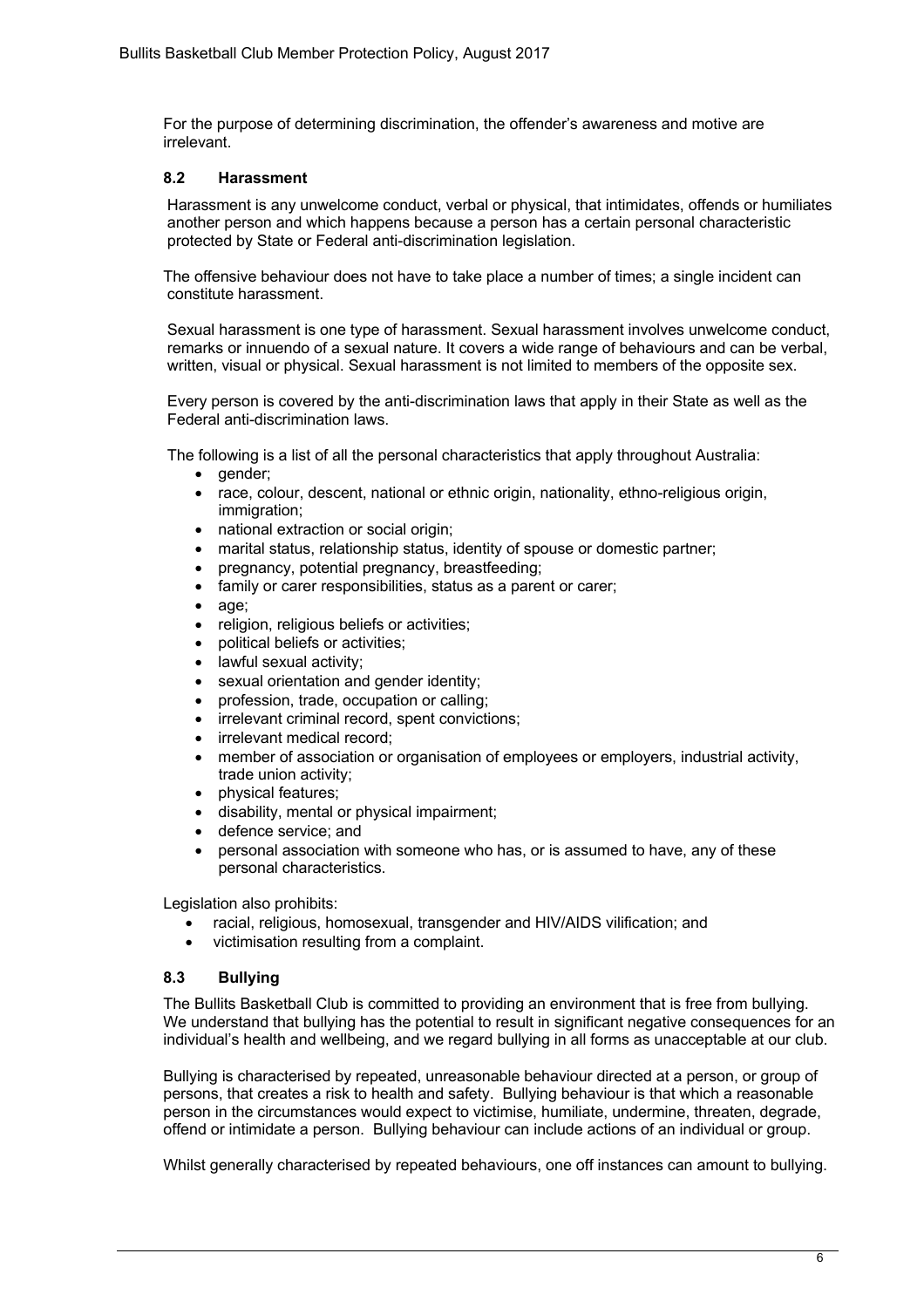The following types of behaviour, where repeated or occurring as part of a pattern of behaviour, would be considered bullying:

- verbal abuse including shouting, swearing, teasing, making belittling remarks or persistent unjustified criticism;
- excluding or isolating a group or person;
- spreading malicious rumours; or
- psychological harassment such as intimidation.

Bullying includes cyber-bulling, which occurs through the use of technology. New technologies and communication tools, such as smart phones and social networking websites, have greatly increased the potential for people to be bullied though unwanted and inappropriate comments. Bullits Basketball Club will not tolerate abusive, discriminatory, intimidating or offensive statements being made online.

If any person believes they are being, or have been, bullied by another person or organisation bound by this policy, he or she may make a complaint. (Refer to Item 9 of this policy.)

#### **9. Responding to Complaints**

#### **9.1 Complaints**

Our club takes all complaints about on and off-court behaviour seriously. Our club will handle complaints based on the principles of procedural fairness, and ensure:

- all complaints will be taken seriously;
- the person complained about will be given full details of what is being alleged against them and have the opportunity to respond to those allegations;
- **•** irrelevant matters will not be taken into account;
- **•** decisions will be unbiased; and
- any penalties imposed will be reasonable.

More serious complaints may be escalated to our district association, ie Sandringham Basketball Association.

If the complaint relates to suspected child abuse, sexual assault or other criminal activity, then our club may need to report the behaviour to the police and/or relevant government authority.

#### **9.2 Complaint Handling Process**

When a complaint is received by our club, the person receiving the complaint (e.g. President, Member Protection Information Officer) will:

- listen carefully and ask questions to understand the nature and extent of the concern;
- **■** ask the complainant how they would like their concern to be resolved and if they need any support;
- explain the different options available to help resolve the complainant's concern;
- inform the relevant government authorities and/or police, if required by law to do so; and
- § where possible and appropriate, maintain confidentiality but not necessarily anonymity.

Once the complainant decides on their preferred option for resolution, the club will assist, where appropriate and necessary, with the resolution process. This may involve:

- § supporting the person complaining to talk to the person being complained about;
- § bringing all the people involved in the complaint together to talk objectively through the problem (this could include external mediation);
- gathering more information (e.g. from other people that may have seen the behaviour);
- seeking advice from our district, regional, state and/or national body or from an external agency (e.g. State Department of Sport or anti-discrimination agency);
- referring the complaint to our district association: and/or
- referring the complainant to an external agency such as a community mediation centre, police or anti-discrimination agency.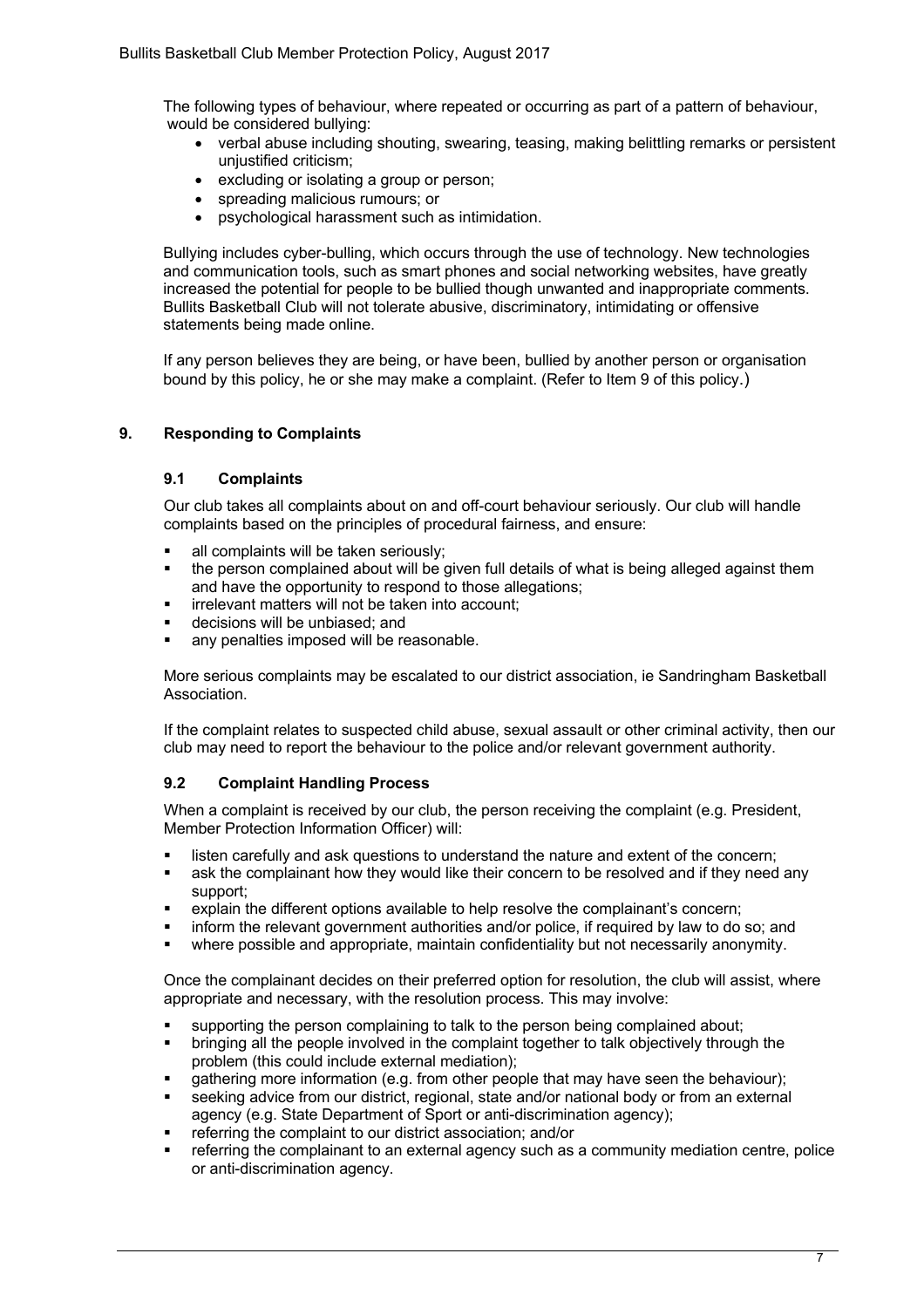In situations where a complaint is referred to our district association and an investigation is conducted, the club will:

- co-operate fully with the investigation;
- where applicable, ensure the complainant is not placed in an unsupervised situation with the respondent(s); and
- act on our district association's recommendations.

At any stage of the process, a person can seek advice from an anti-discrimination commission or other external agency and, if the matter is within their jurisdiction, may lodge a complaint with the anti-discrimination commission or other external agency.

#### **9.3 Disciplinary Sanctions**

Our club may take disciplinary action against anyone found to have breached our policy or made false and malicious allegations. Any disciplinary measure imposed under our policy must:

- be applied consistent with any contractual and employment rules and requirements;
- be fair and reasonable:
- be based on the evidence and information presented and the seriousness of the breach; and
- be determined by our constituent documents, by Laws and the rules of the game.

Possible sanctions that may be taken include:

- a direction that the individual make verbal and/or written apology;
- § counselling of the individual to address behaviour;
- withdrawal of any awards, placings, records, achievements bestowed in any tournaments, activities or events held or sanctioned by our club;
- § suspension or termination of membership, participation or engagement in a role or activity;
- § a fine; or
- **any other form of discipline that our club considers reasonable and appropriate.**

#### **9.4 Appeals**

The complainant or respondent may be entitled to lodge an appeal against a decision made in relation to a complaint (including a decision where disciplinary sanctions are imposed by our club) to our district association. Appeals must be based on any right of appeal provided for in the relevant constituent documents, rules, regulations or by laws.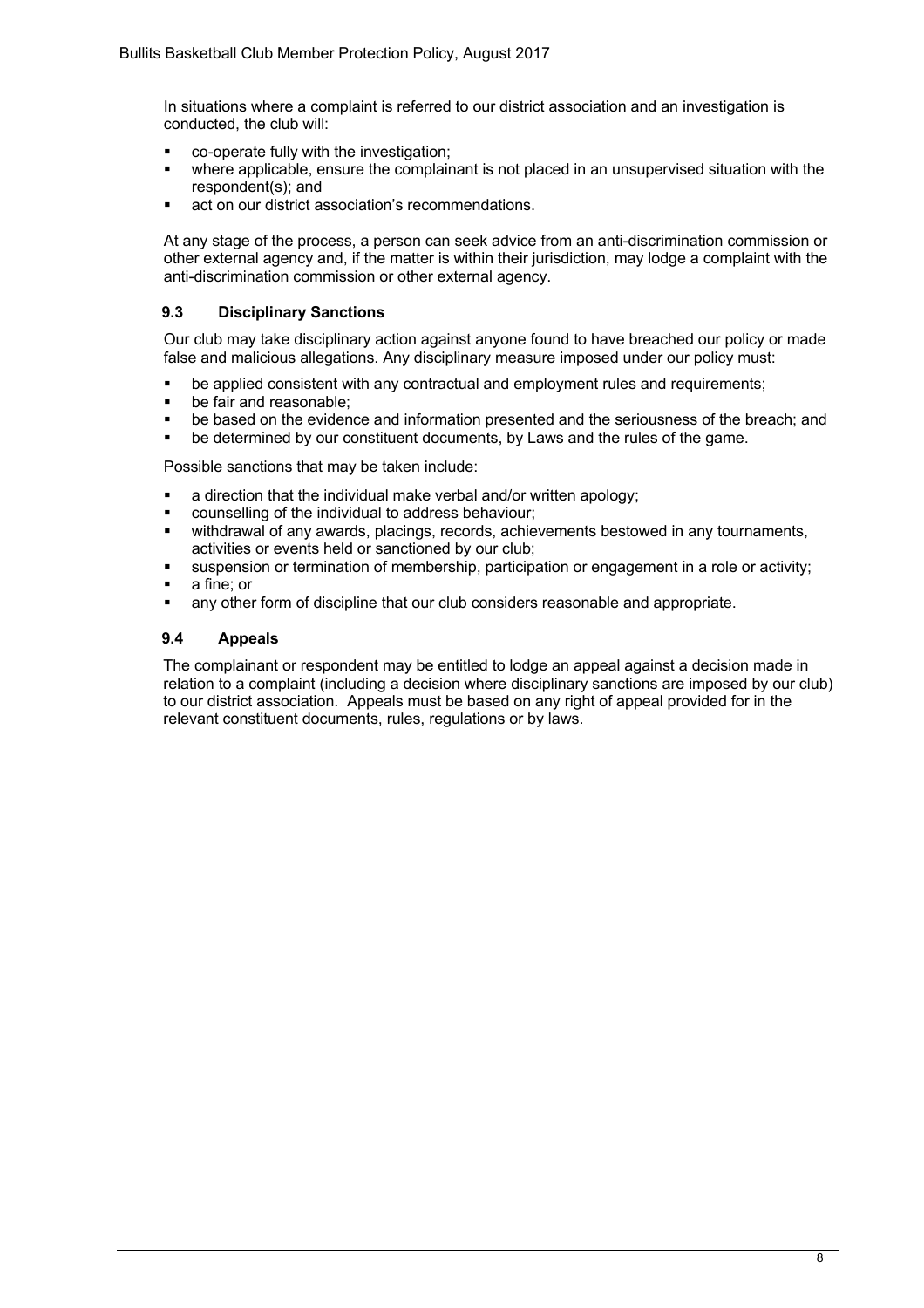## **Attachment 1: WORKING WITH CHILDREN CHECK REQUIREMENTS**

Working with Children Checks aim to create a child-safe environment and to protect children and young people involved in our sport from physical and sexual harm.

They assess the suitability of people to work with children and young people and can involve:

- criminal history checks;
- signed declarations:
- referee checks; and
- other relevant background checks to assess a person's suitability to work with children and young people.

Detailed information, including the forms required to complete a Working with Children Check, are available from:

#### **Victoria**

Contact the Department of Justice Website: www.workingwithchildren.vic.gov.au Phone: 1300 652 879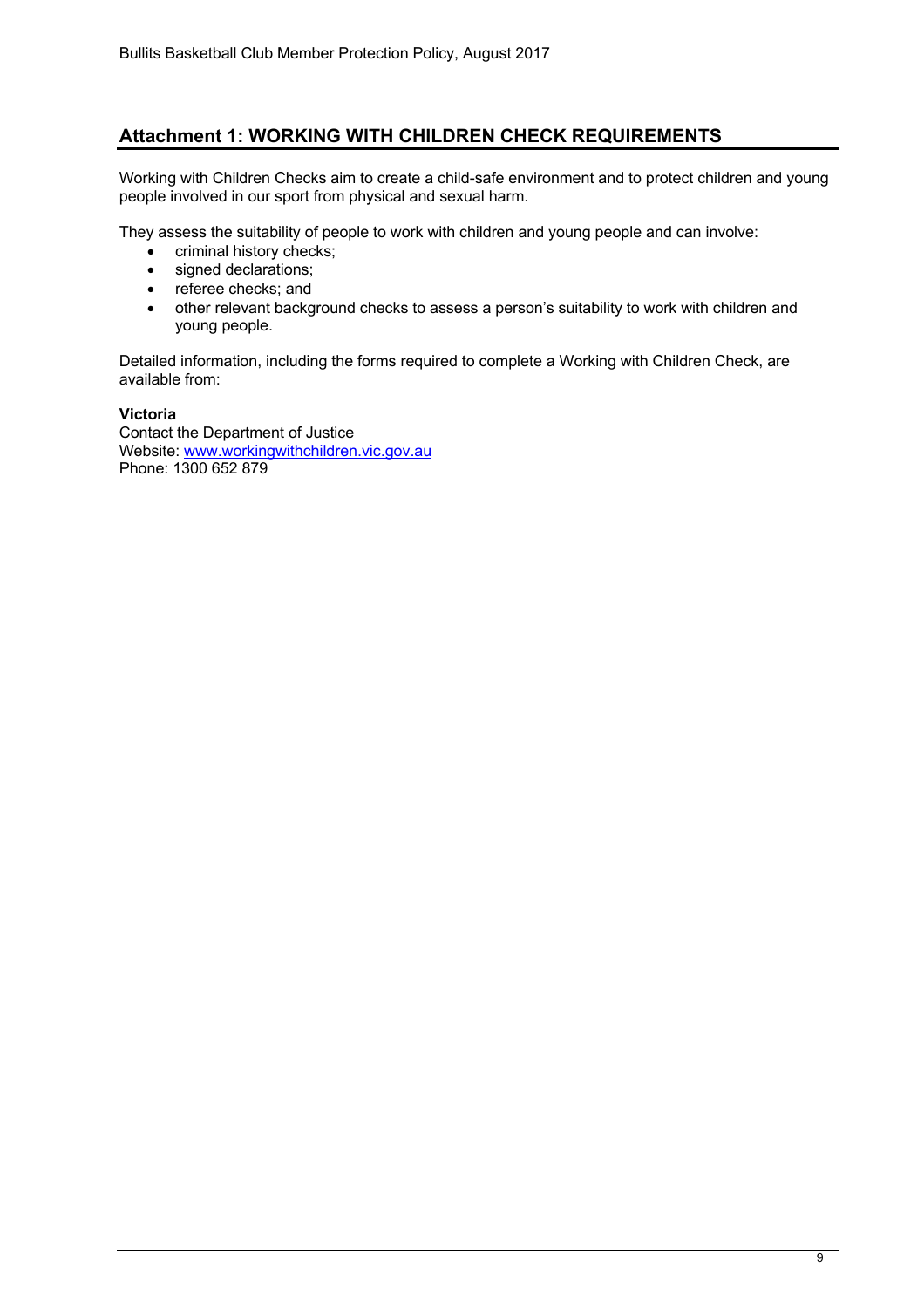## **Attachment 2: CODES OF BEHAVIOUR BULLITS BASKETBALL CLUB**

# **CODES OF BEHAVIOUR**

This Codes of Behaviour sets out the minimum standards for anyone involved in the Bullits Basketball Club. It should apply when playing, training or taking part in club-sanctioned activities.

The Bullits Basketball Club Codes of Behaviour supplements the Basketball Victoria Codes of Conduct.

- Remember that basketball is for fun.
- Act within the rules and spirit of the sport.
- Promote fair play over winning at any cost.
- Encourage and support opportunities for people to learn appropriate behaviours and skills.
- Support opportunities for participation in all aspects of the sport.
- Treat each person as an individual.
- Show respect and courtesy to all involved with the sport.
- Respect the rights and worth of every person, regardless of their age, race, gender, ability, cultural background, sexuality or religion.
- Respect the decisions of officials, coaches and administrators.
- Display appropriate and responsible behaviour in all interactions.
- Act with integrity and objectivity, and accept responsibility for your decisions and actions.
- Ensure your decisions and actions contribute to a safe environment.
- Ensure your decisions and actions contribute to a harassment-free environment.
- Do not tolerate abusive, bullying or threatening behaviour.

#### **PLAYERS**

- Understand and play by the rules.
- Give your best at all times.
- Participate for your own enjoyment and benefit have fun.
- Show respect for other players, coaches, referees and other officials.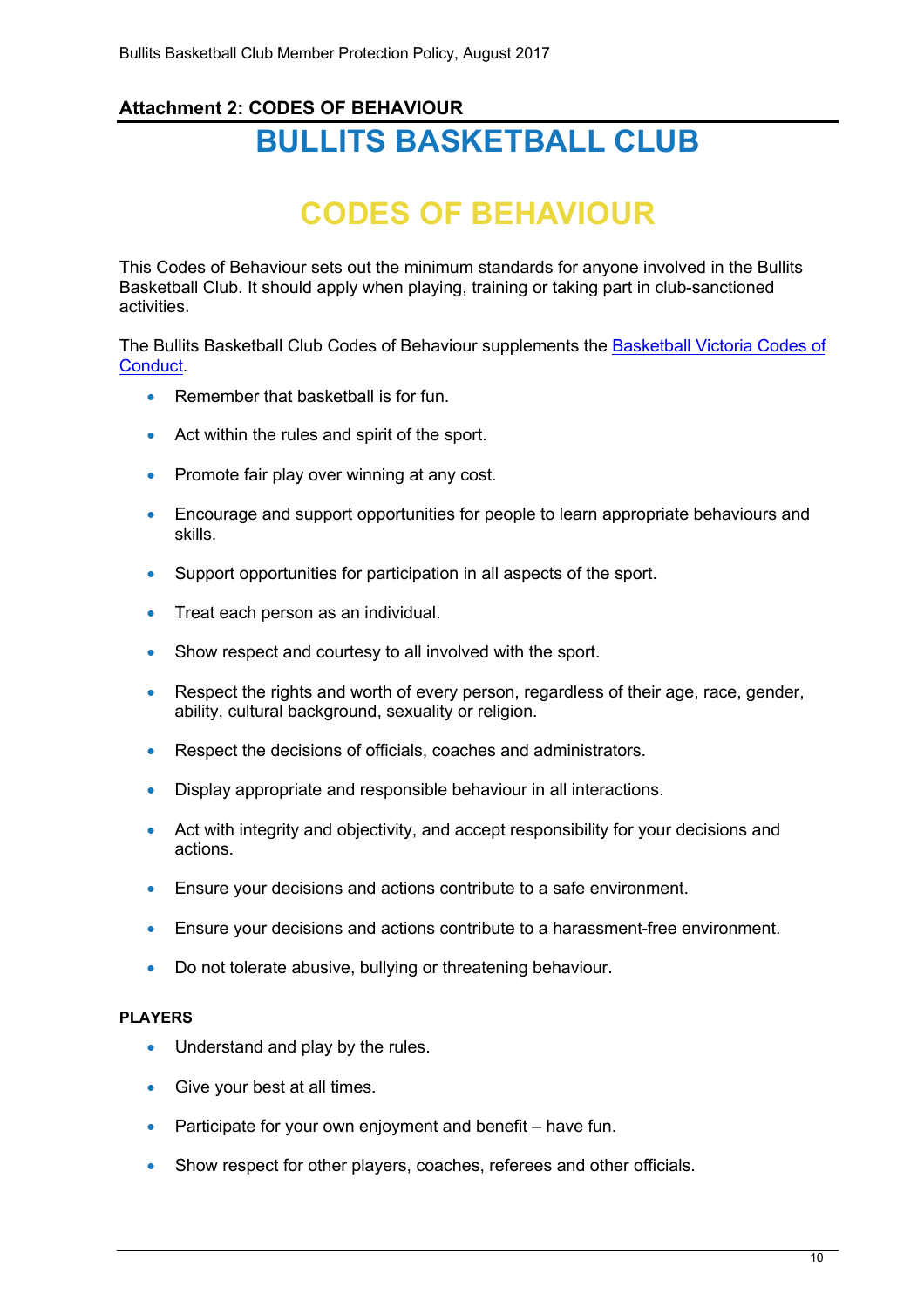• Commit to attend all planned training sessions and games for the season. If unavailable advise coach or team manager of non-attendance as early as possible.

## **COACHES**

- Place the safety and welfare of the athletes above all else.
- Remember that basketball is for enjoyment.
- Help each player to reach his or her potential. Respect the talent, developmental stage and goals of each person and encourage them with positive and constructive feedback.
- Give all players a reasonable amount of court time.
- Teach understanding and respect for the rules.
- Ensure children being coached accept the decisions of all referees.

## **ADMINISTRATORS**

- Ensure quality supervision, instruction and a safe environment for players.
- Support coaches and officials to improve their skills and competencies.
- Act honestly, in good faith and in the best interests of the sport as a whole.
- Conduct club responsibilities with due care, competence and diligence.

## **PARENTS**

- Encourage your child to participate, do their best and have fun.
- Focus on your child's effort and performance, rather than winning or losing.
- Never ridicule or yell at a child for making a mistake or losing a competition.
- Model appropriate behaviour, including respect for other players and officials.
- Encourage players to obey the rules and to accept decisions of officials.
- Commit your child to attend all planned training sessions and games for the season. If unavailable advise coach or team manager of non-attendance as early as possible.

## **SPECTATORS**

- Accept decisions of all referees as being fair and called to the best of their ability.
- Respect the effort and performances of players and officials be positive in your support for all players.
- Reject the use of harassment, bullying or violence in any form, whether by other spectators, coaches, officials or athletes.
- Keep children in your care under control.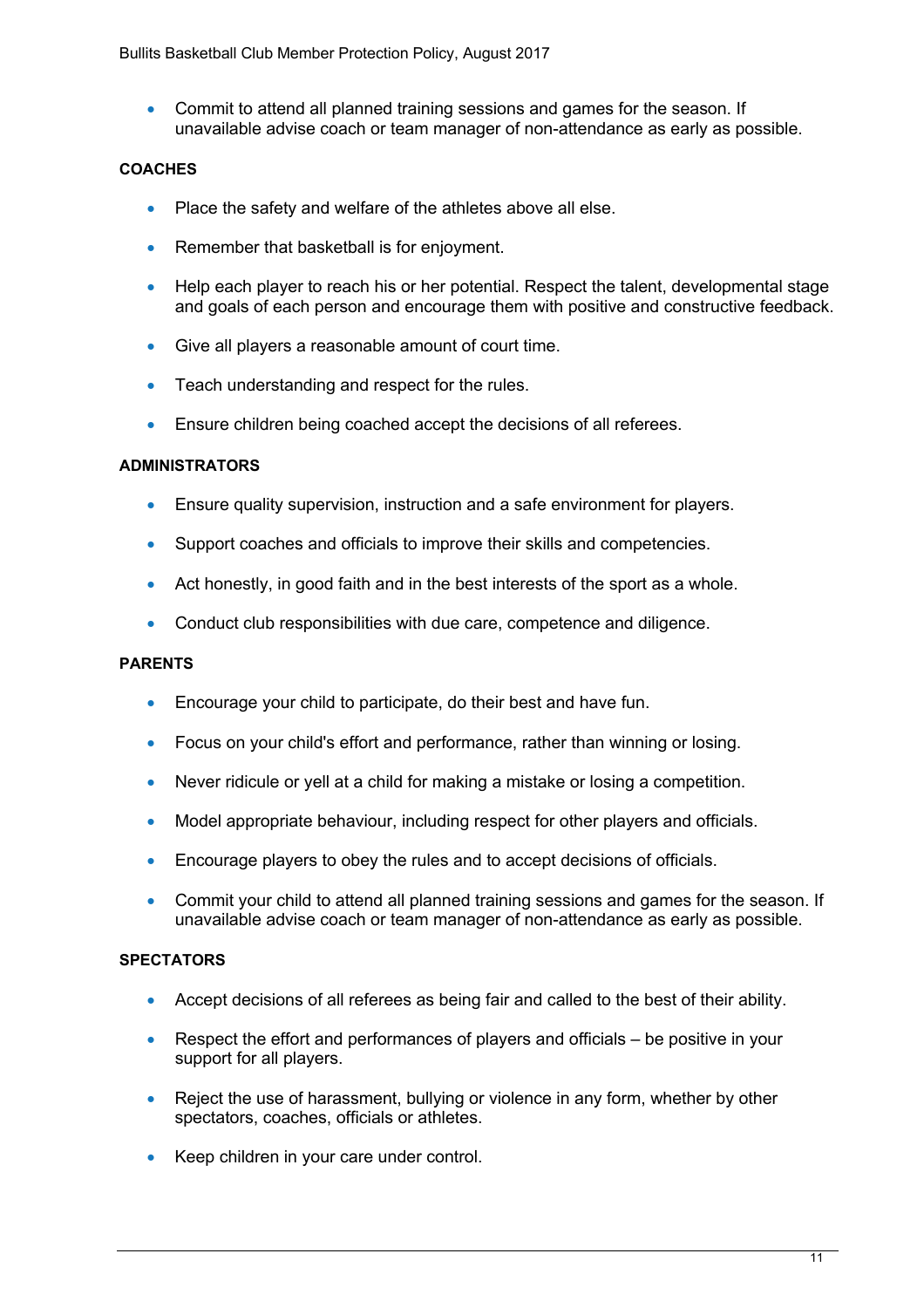## **ACKNOWLEDGEMENT**

| Behaviour and will abide by it as a member of Bullits Basketball Club.                                          |  |  |  |  |  |  |                                                                                                                                                                                                                                |
|-----------------------------------------------------------------------------------------------------------------|--|--|--|--|--|--|--------------------------------------------------------------------------------------------------------------------------------------------------------------------------------------------------------------------------------|
|                                                                                                                 |  |  |  |  |  |  |                                                                                                                                                                                                                                |
|                                                                                                                 |  |  |  |  |  |  | Please circle: Player / Parent / Coach / Administrator                                                                                                                                                                         |
|                                                                                                                 |  |  |  |  |  |  |                                                                                                                                                                                                                                |
| <b>ACKNOWLEDGEMENT</b>                                                                                          |  |  |  |  |  |  |                                                                                                                                                                                                                                |
| have read and understood the Codes of<br>Behaviour and will abide by it as a member of Bullits Basketball Club. |  |  |  |  |  |  |                                                                                                                                                                                                                                |
|                                                                                                                 |  |  |  |  |  |  | Date: the contract of the contract of the contract of the contract of the contract of the contract of the contract of the contract of the contract of the contract of the contract of the contract of the contract of the cont |
| Please circle: Player / Parent / Coach /                                                                        |  |  |  |  |  |  | Administrator                                                                                                                                                                                                                  |
| their own forms.                                                                                                |  |  |  |  |  |  | Team Managers: Please ensure all players and parents have signed and understood the BBC<br>Codes of Behaviour and keep signed forms until the end of the season. Coaches need to sign                                          |

The Bullits Basketball Club Code of Behaviour is available on the Club's website.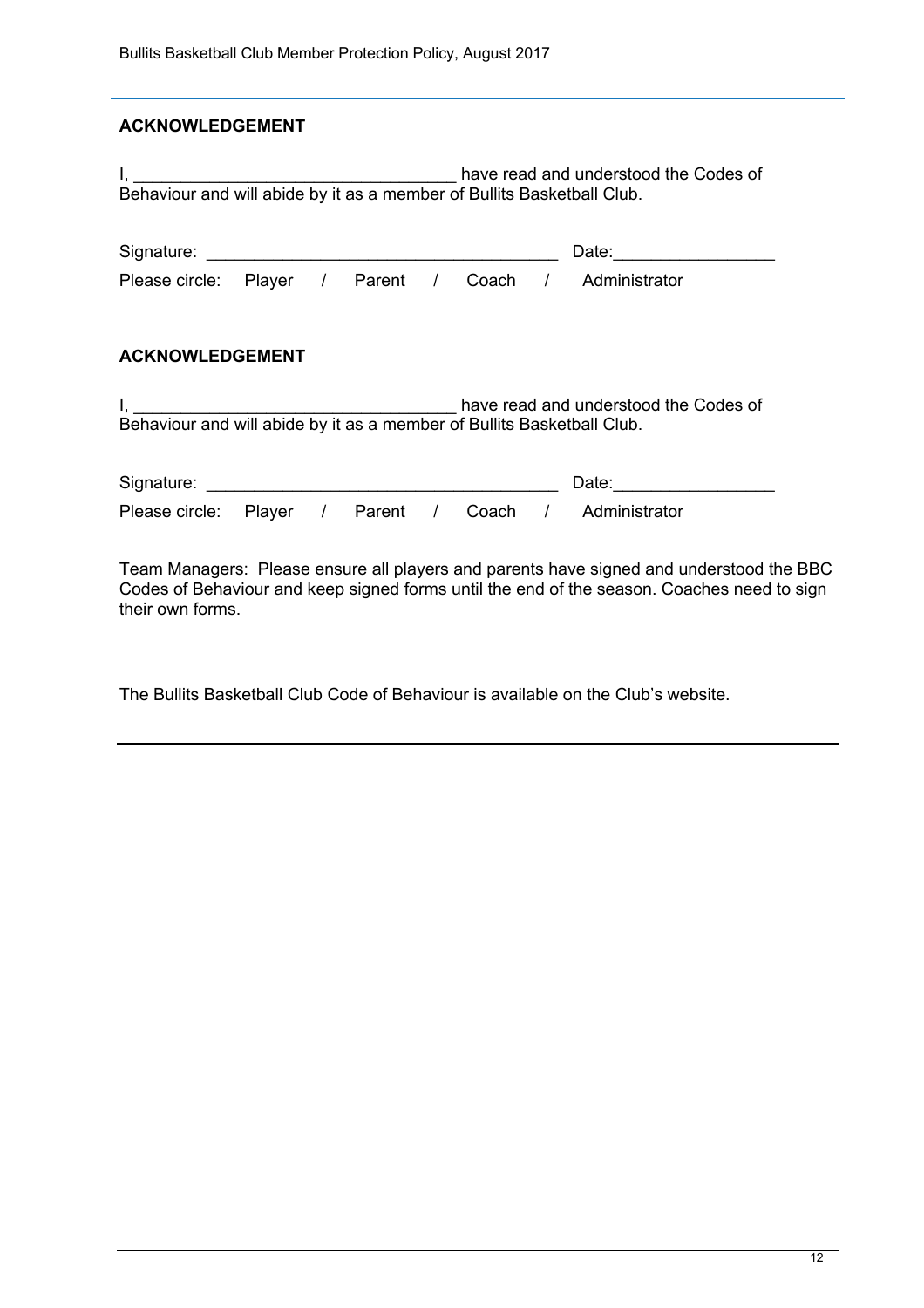## **Attachment 3: REPORTING REQUIREMENTS AND DOCUMENTS**

## **RECORD OF COMPLAINT**

| Name of person<br>receiving complaint          |                                                                                                     | Date:<br>$\prime$<br>$\prime$                            |  |  |
|------------------------------------------------|-----------------------------------------------------------------------------------------------------|----------------------------------------------------------|--|--|
| Complainant's Name                             |                                                                                                     |                                                          |  |  |
|                                                | Over 18                                                                                             | Under 18                                                 |  |  |
| Complainant's contact<br>details               | Phone:<br>Email:                                                                                    |                                                          |  |  |
| Complainant's<br>role/status in Club           | Administrator (volunteer)<br>Athlete/player<br>Coach/Assistant Coach<br>Employee (paid)<br>Official | Parent<br>Spectator<br><b>Support Personnel</b><br>Other |  |  |
| Name of person<br>complained about             | Over 18                                                                                             | Under 18                                                 |  |  |
| Person complained<br>about role/status in Club | Administrator (volunteer)<br>Athlete/player<br>Coach/Assistant Coach<br>Employee (paid)<br>Official | Parent<br>Spectator<br><b>Support Personnel</b><br>Other |  |  |
| Location/event of alleged<br>issue             |                                                                                                     |                                                          |  |  |
| Description of alleged<br>issue                |                                                                                                     |                                                          |  |  |